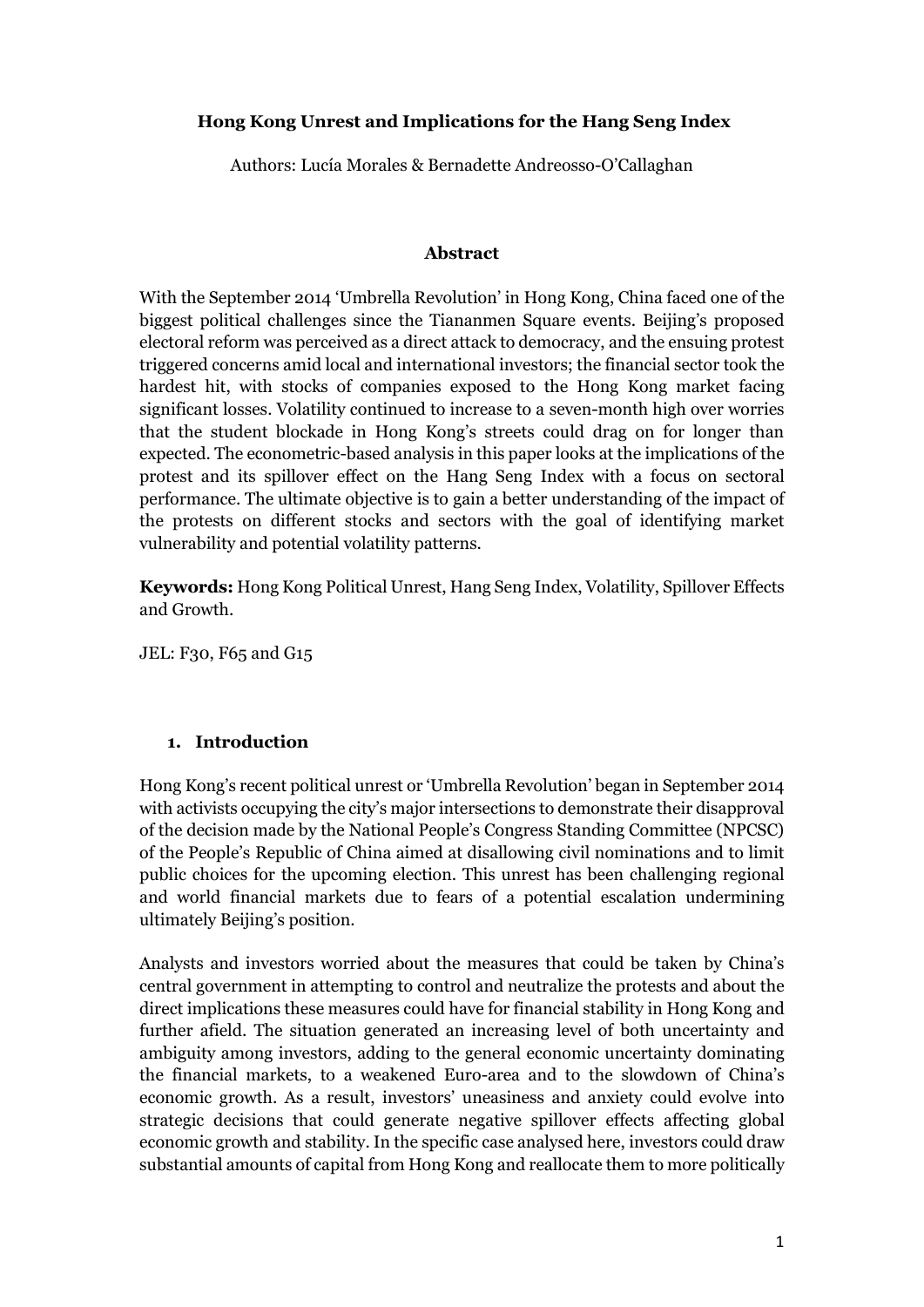stable countries and regions. This is because Hong Kong is considered as being a major economic player in the region, given it being the main gateway for trade into China's mainland, as well as having a key position as a banking hub for Chinese banks and companies that seek offshore funding. Hong Kong's role as a financial centre is critical to Chinese companies, even though this privileged position is under threat as China is adamant to develop other stock exchanges such as Shanghai (see for example Karreman and van der Knaap, 2009; Lai, 2012).

It is because of Hong Kong's current crucial role as a financial centre within China and further afield, that the impact of political events such as the Hong Kong 'Umbrella Revolution' ought to be analysed. Consequently, the objective of this study is to look into the Hong Kong stock market and its reaction to the 2014 political unrest. Stock markets are chosen as the focus of our analysis since they are a fundamental element of an economy. They have a vital role in mirroring the economic performance of key industrial sectors of the economy and of serving as a barometer of economic growth. Basic details of the Hang Seng Index behaviour during the 2014 protests in Hong Kong will be offered; furthermore, the way the different sectors reacted to the event, the way market dynamics operated, and the connections that exist between stock markets performance and political unrest will all be analysed here.

The ensuing section (Section 2) will present some background information on the China-Hong Kong relationship since 1997 as well as on stock markets' behaviour during times of unrest in the relevant literature. Section 3 will describe the methodology and data used, whereas section 4 will provide an analysis of the results. Some final remarks will be suggested in the concluding section.

# **2. The China-Hong Kong relationship and Stock Markets' Behaviour during times of Unrest**

#### *2.1. The China-Hong Kong relationship*

Since the territory reverted from British to Chinese control in 1997, issues regarding Beijing's compliance with agreed policies have been a continuous source of discontent among Hong Kong citizens. This discontent became a reality when Beijing announced in September 2014 that it would vet candidates to run in the 2017 elections. Protesters perceived this decision as an attempt to regulate and intervene in the territory's democratic process.

This decision was taken in the background of serious corruption scandals affecting Chinese government officials and tarnishing Hong Kong's position in the region; as a result, tourism and retails sales dropped during the first two quarters of 2014 and growth rates slowed down. The September 2014 disruptions affected in a significant manner the holiday sales period (1<sup>st</sup> and 2<sup>nd</sup> of October). Consequently, weak results in the retail sector translated into a negative behaviour of their stocks on the Asian stock markets. At the peak of the protests, the Hang Seng Index experienced a significant volatility behaviour coupled with a downward trend affecting its performance since the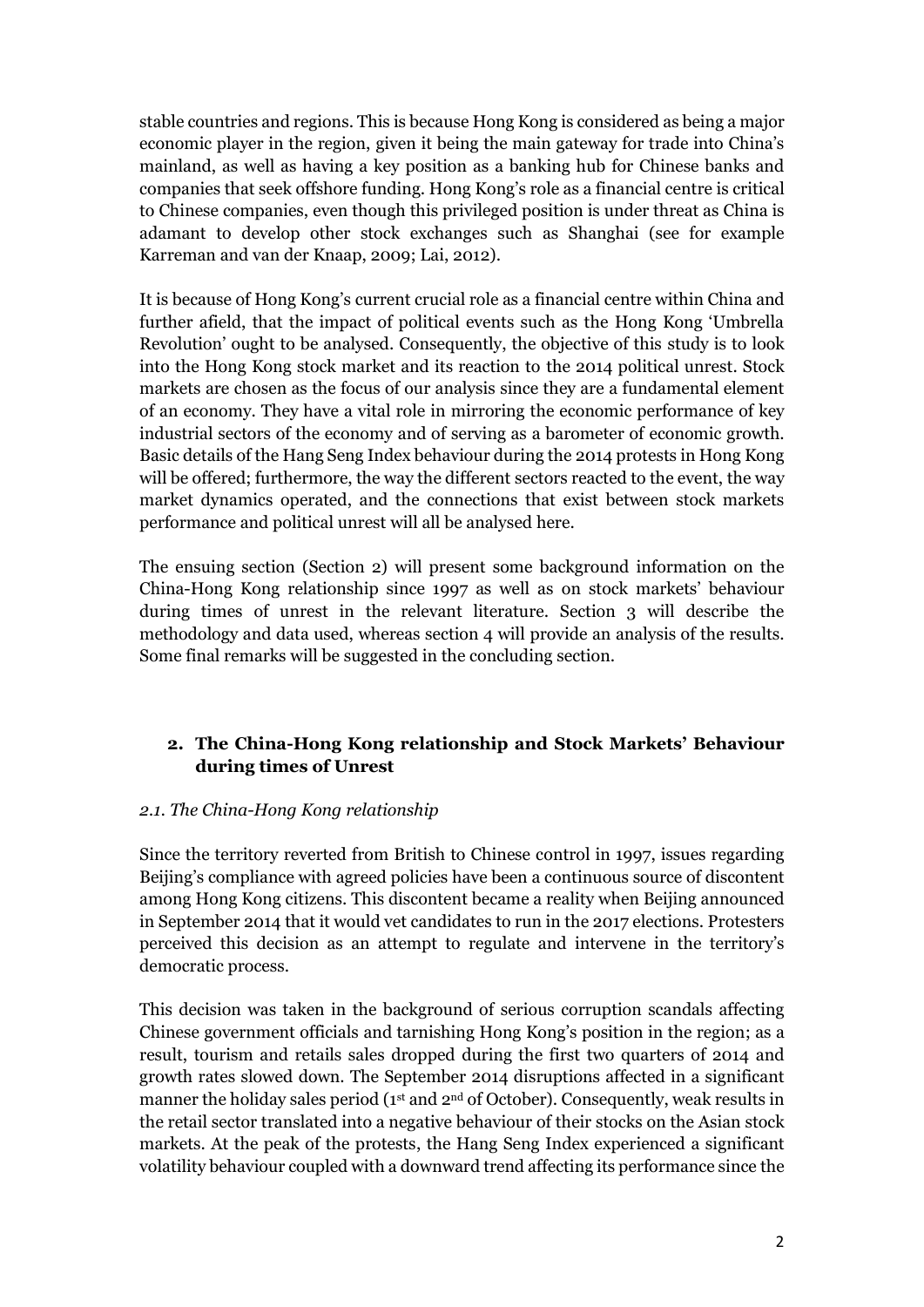early days in September (Figure 1). The students' protests towards the end of the month contributed to heighten the Hang Seng decline, and the index eventually dropped by 1,073 points since the beginning of the month representing a decline of 4.34% from its peak. On the 26th of September, as the protests escalated with students marching towards government buildings, the Hang Seng suffered a sharp decline that brought the index below the 23,000 mark. An additional 2.59% drop was registered over the subsequent two days of trading, before the stock market was closed for the two-day holiday period at the beginning of October, when a flat rate was registered. Once the market opened again, on the 3<sup>rd</sup> of October, the index raised in the hope that a deal to appease the protesters was at reach. From this day onwards, the market registered a positive trend with small recoveries around 1% on a daily basis, a recovery that was truncated on the 10<sup>th</sup> of October by the release of negative news based on a pessimistic global outlook. Afterwards, the Hang Seng index just consolidated its downward trend and started to move towards the 22,500 mark, as reflected in figure 1. On the  $15<sup>th</sup>$  of December, police forces cleared up all protesters' camps at Causeway Bay putting an end to the movement. On the  $17<sup>th</sup>$  of December, the Hang Seng started to climb back and by the end of January 2015, the index was quite close to regaining the 25,000 mark that had been lost back in September 2014 when the students' protests had started. During 2015, the index remained quite strong moving above the 28,000 mark by the 28th of April. Afterwards, the index started to be quite unstable and moved below the 21,000 mark as per the latest records in the early days of January 2016.



Figure 1: Hang Seng Index Performance during the Umbrella Protests

Source: Financial Times (October 7, 2014)

*2.2. Stock markets' behaviour during times of unrest*

#### *2.2.1. The Case of Hong Kong*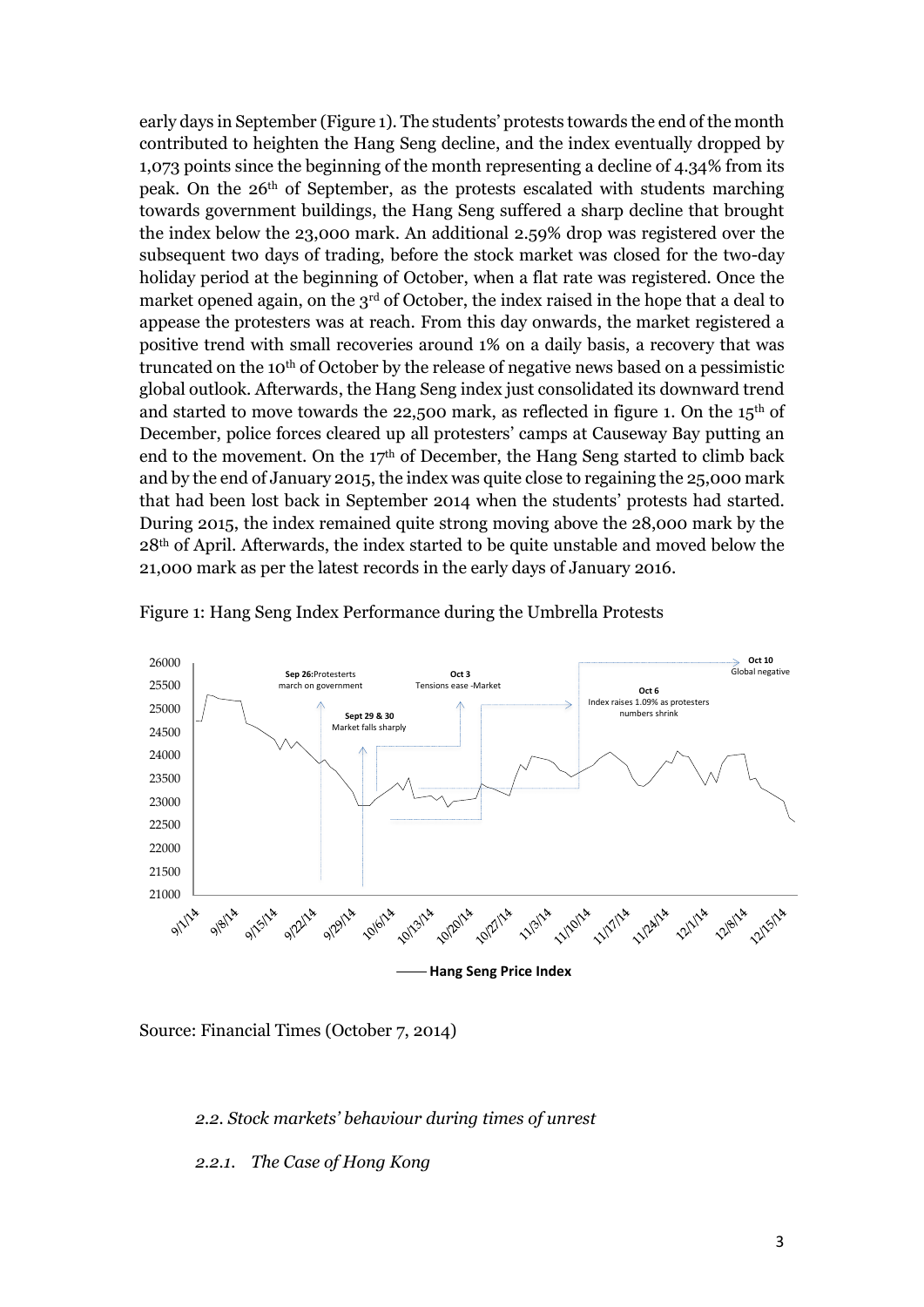The geographical location of Hong Kong has determined its political and economic history since the territory has been all along a natural geographic port for Guangdong province in Southeast China. Since its origins, Hong Kong has been closely linked to China through trade, allowing the region to connect with global markets. The territory underwent a rapid and successful process of industrialization from the 1950s and it has become one of the world's major international financial centres. Between 1978 and 1997, Hong Kong enjoyed sustainable growth, and it became the main provider of commercial and financial services in the region. The connection between Hong Kong and the People's Republic of China grew in a bidirectional way, as Hong Kong's firms started to move their operations to China's mainland economy so as to benefit from cheap labour and from other (fiscal) advantages. From 1997 onwards, - after its retrocession to the People's Republic of China -, main connections were developed in the tourism, financial and retail trade sectors. At that time, the Asian region was surrounded by intense uncertainty as the Asian Financial Crisis was unfolding, pushing Hong Kong into an economic recession mirrored by increased unemployment rates and by substantial declines in both output and prices. However, the relatively strong position of the Chinese economy led to an increase in trade and investment between Hong Kong and China, linking further their combined economic prospects.

#### *2.2.2. Spillover Effects arising from Political Unrest*

Stock markets performance is closely connected with the evolution of the global and local economy due to monetary and fiscal linkages. The existing literature has considered stock markets' reactions before and after elections, and the main findings seem to suggest that markets react differently based on the party of the president being elected (Rahaman *et al*., 2013) and on the overall political position. As noted by Beyer *et al*. (2011) political gridlock and government instability have an impact on the type of monetary and fiscal policies implemented in a given country that end up affecting securities performance. Saad (2011, p.2) defines political instability as a situation where a country's political system is subjected to tensions that generate 'nonconvenience scenarios' that ultimately undermine the economic stability in the country experiencing the situation of unrest. Political instability affects a country's risk premium and it encourages international investors to reassess their investment decisions and to be cautious regarding their risk exposure and their strategic allocation of capital. Initial political unrest can derive into a severe political crisis that could trigger military coups and general political violence that will end up eroding the economic development of a country. It follows that political instability represents potentially a major danger to an economy.

Political events and their impact on financial markets volatility have been analysed by Khalid and Rajaguru (2010). They find that domestic and international events have a short-run linkage to both the economy and to its financial markets. This relationship is enhanced by the level of integration shared between the domestic and global economies. The more integrated the goods, services and financial markets with the world economy, the bigger their exposure to macroeconomic shocks that lead to increased levels of stocks volatility. Political instability affects financial markets performance, and it eventually impacts upon the performance of the real economy thereby undermining its growth.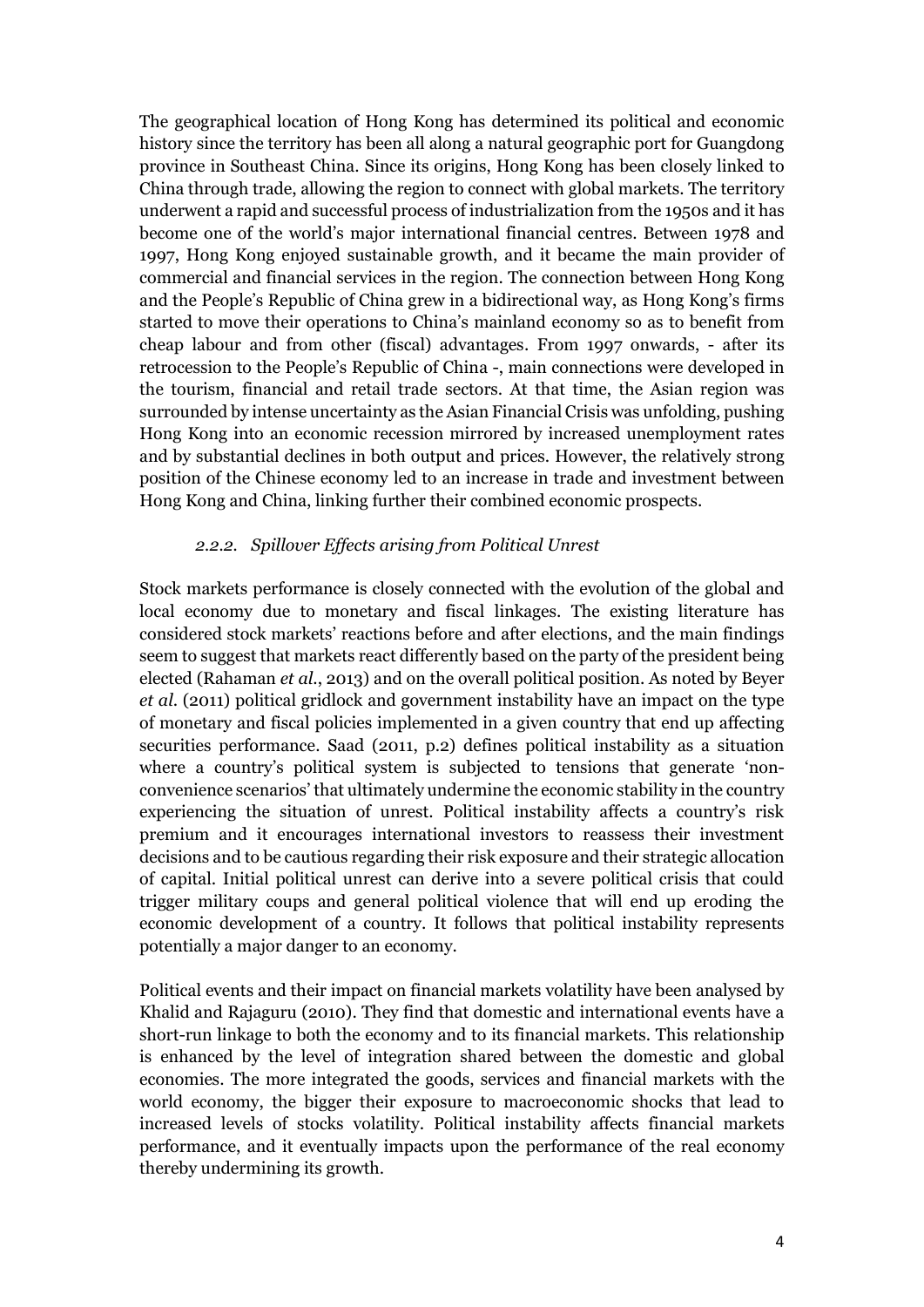In the case of emerging markets such as those under investigation here, significant connections between political uncertainty and financial crises were found by Mei and Guo (2004). Markets volatility increased during times of political election and during transition periods, indicating that political uncertainty might be a contributing factor to financial crises with enhanced effects on emerging markets. An initial issue to consider is the impact that political uncertainty has on foreign direct investment. A climate dominated by a lack of both government stability and clarity with regard to policies would either deter investment or generate significant delays in investment that would end up being diverted to regions that offer more stability to investors. Another pertinent macroeconomic variable to analyse is the country's exchange rate: an unstable country would be more than likely affected by depreciation exacerbating investors' worries and making them more pessimistic regarding the overall investment environment. In this regard, the higher the political uncertainty, the more it would pay to investors to delay their investment decisions, and as a result the market demand for the local currency would diminish. Under this scenario, if the country's position weakens enough, the situation could leave way to potential speculative attacks that could spread to the real economy prompting a situation that undermines the country's international credibility. In addition, it has been reported that high levels of political corruption might also affect the country's economic efficiency, but these do not seem to be a major force that leads towards a serious crisis (Mei and Guo, 2004).

Kim and Mei (2001) identified jump return dates associated with political events through the analysis of volatility behaviour linked to political announcements. Their findings indicate that political developments in Hong Kong have a significant impact on both its stock market volatility and returns. The main reason behind this type of behaviour can be found in the government's decisions regarding fiscal and monetary policies that are heavily influenced by a change of government that has a direct impact on markets' behaviour and performance. The authors also found that the impact of news linked to political events is asymmetric with bad news having a greater volatility effect than good news. In addition, returns experienced the largest variations when major political news were released.

Roe and Siegel (2011) argue that political instability strongly affects overall economic developments. What they suggest is that political unrest is a vehicle of instability that ultimately causes major disruptions in the economic and financial development of a country. The authors conclude that political instability strongly impedes economic development and that financial development is found to be closely linked with economic development. Consequently, a primary channel from political stability towards economic development could well run from a sound financial system that will generate positive spillover effects to the rest of the economy. Analysing political instability and its impact on the financial system is therefore fundamental as this helps understand and explain the main differences between countries' levels of economic and financial development.

The existing research concludes that institutional investors should take into account markets behaviour during times of political unrest in order to design and diversify their investment portfolios and optimise their risk management strategies. These initial findings lead us to argue that the Hong Kong index and its sectoral performance would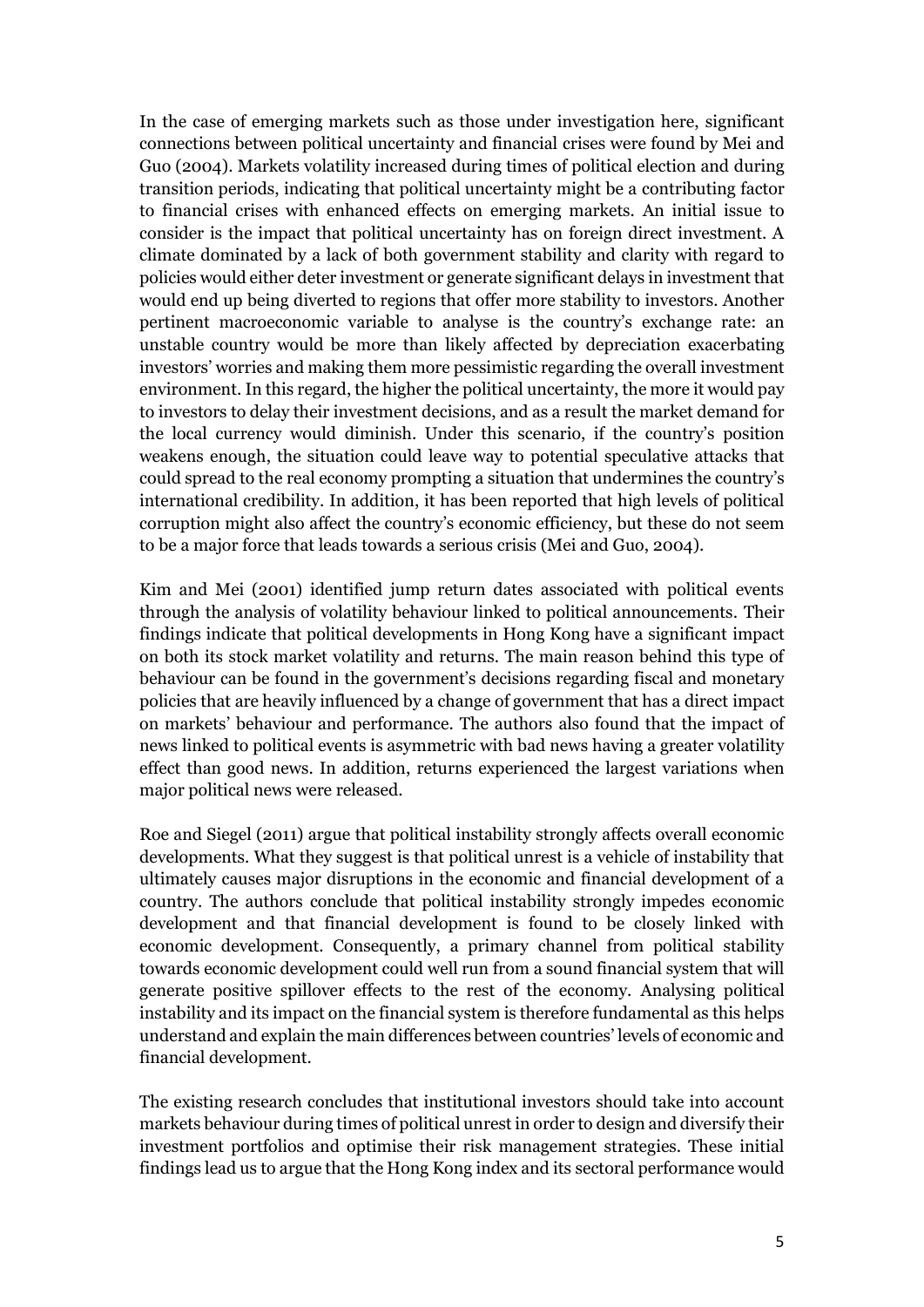be negatively affected as a result of the Umbrella protests and that investors will be looking at their portfolios to ensure that they are able to minimise their risk exposure to this market. In our next section, we offer some details of our selected research sample and methodology that help us illustrate how the Hong Kong protests did indeed impact upon the Hang Seng index and its related industrial sectors.

## **3. Research Framework**

#### *3.2. Research Sample*

Our research sample spans from December 2011 to December 2014 with a focus on the weeks during which the Hong Kong protests took place (*i.e.* between the 25<sup>th</sup> of September to the 10<sup>th</sup> of October 2014). The selected sample allowed us to develop a volatility framework based on the estimation of a GARCH(1, 1) model. We gathered daily data from Thomson's Reuters DataStream for the selected period to ensure that an optimal number of observations was available so as to minimise problems with the GARCH estimation that requires a minimum of 500 observations. A total of 785 observations were thus collected rendering the sample appropriate to proceed with the implementation of the selected volatility framework. In addition, we split the sample into a micro-period that considered the time-frame of the protests and that allowed us outline the behaviour of the Hang Seng Index and its sectors at the time when the protests were at their peak level (25<sup>th</sup> Sept. to 11<sup>th</sup> Oct. 2014).

## *3.3. Research Methodology*

Our research methodology is supported by the analysis of basic descriptive statistics for the Hang Seng Index and its connected industrial sectors that help us to provide a straightforward discussion of market performance over a three-year period and during the weeks when the social unrest in Hong was at its highest level. In addition, we developed a traditional and basic volatility framework to model volatility patterns over the three-year period.

The analysis started with basic econometric testing to ensure that our series comply with stationarity properties, with the use of the Augmented Dickey Fuller and the Phillips-Perron tests. We also developed an appropriate Vector Autoregressive Framework to ensure that the optimal number of lags where identified. We continued with the identification of ARCH effects on our series that confirmed the existence of heteroskedastic behavior. Finally, the volatility model selected for our analysis was the well-known and generally accepted approach for testing volatility, the Generalised Autoregressive Conditional Heteroskedasticity (GARCH) model introduced by Bollerslev (1986), with the basic GARCH(1, 1) being implemented. Bollerslev's generalised ARCH model, that is GARCH (p, q), is outlined below:

$$
y_t = \alpha + \beta' x_t + \varepsilon_t \tag{1}
$$

where  $\varepsilon_t | \Omega_t \sim \text{iid N}(0, h_t)$ 

$$
h_t = \omega + \sum_{i=1}^p \alpha_i h_{t-i} + \sum_{j=1}^q \beta_j \varepsilon_{t-j}^2
$$
 (2)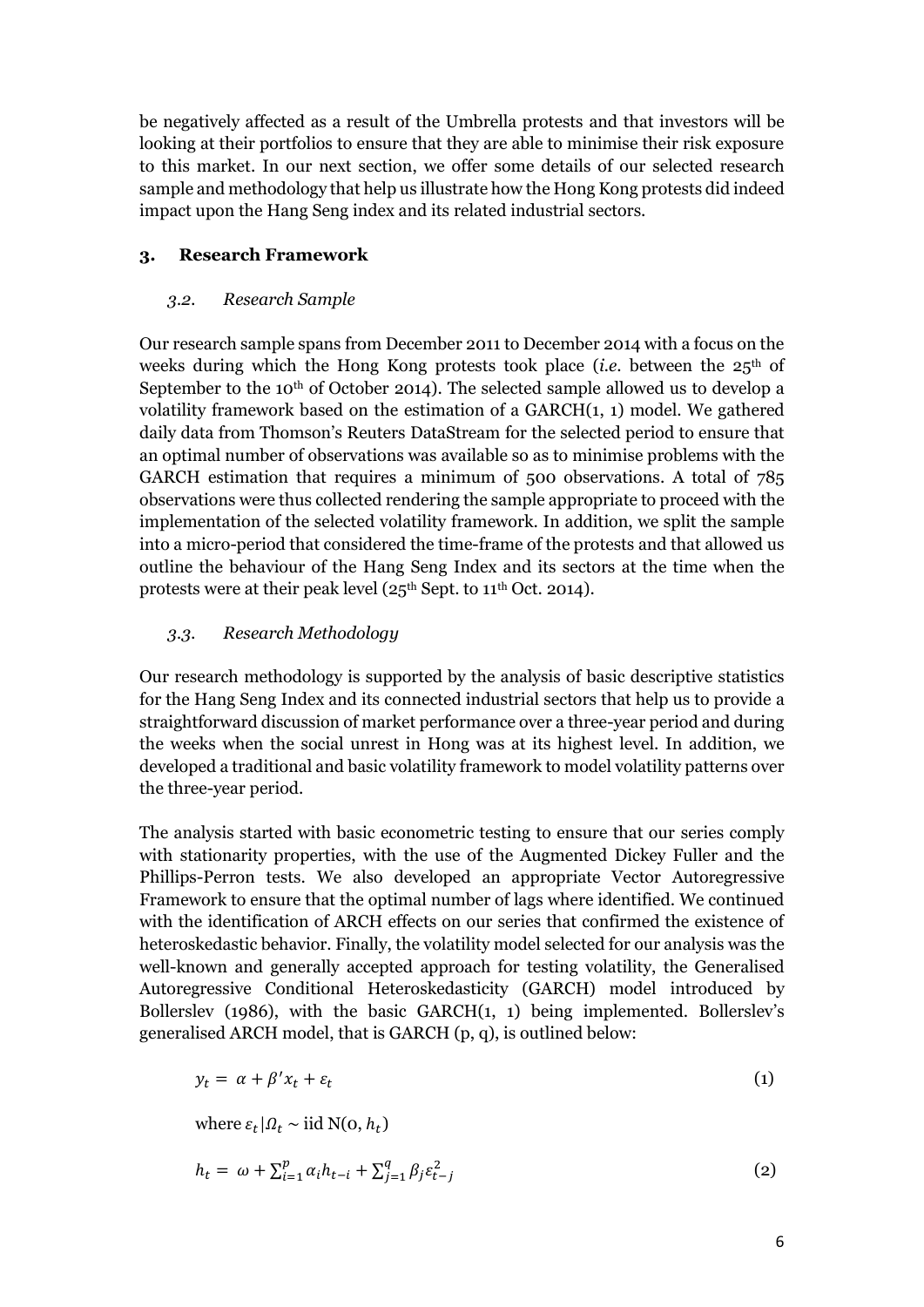This states that the value of the variance scaling parameter  $h_t$  depends on both past values of the shocks, which are captured by the lagged squared residual terms, and on the past values of itself, which are captured by lagged  $h_t$  terms. The simplest form of the GARCH (p, q) model is the GARCH (1, 1) that was considered an optimal approach to support this study. The variance equation is defined below as:

$$
h_t = \omega + \alpha_1 h_{t-1} + \beta_1 \varepsilon_{t-1}^2 \tag{3}
$$

where  $\omega$  denotes the long run variance,  $\alpha$  is the coefficient of the difference between today's variance and previous periods' values, and β is the coefficient between today's variance and previous time periods' variance. In other words,  $\omega$  denotes the long run volatility, whereas the α coefficient measures volatility pikes, and the β coefficient looks after volatility persistence effects.

#### **4. Empirical Findings**

We selected two main descriptors to identify Hong Kong's stock performance over a three-year period (Table 1). On average, only the energy and materials sector showed negative returns, while the Hang Seng index and returns for the remaining sectors registered positive values. In terms of uncertainty, we found that the information technology sector, industries, energy and the services sector were the ones subject to major variations, while the rest of the sectors were sticking to the Hang Seng Index performance.

Our findings connect with the views put forward by Kim and Mei (2001) who found a close relationship between political risk in Hong Kong and market volatility. Our initial findings illustrate how political developments in Hong Kong are having a significant impact on market volatility and stock returns, and how certain sectors of the economy seem to be more affected than others. The situation is clearly reflected by pronounced losses faced during the weeks of the protests with the services sector - especially those activities connected to tourism such as retail trade - having been greatly impacted upon during the holiday period.

| <b>Time Period</b>    | December 2011 - December 2014 (783<br>observations) |           |  |  |  |
|-----------------------|-----------------------------------------------------|-----------|--|--|--|
| Index                 | Mean                                                | <b>SD</b> |  |  |  |
| <b>Hang Seng</b>      | 0.028                                               | 0.94      |  |  |  |
| <b>Sectors</b>        | Mean                                                | <b>SD</b> |  |  |  |
| Conglomerates         | 0.039                                               | 0.97      |  |  |  |
| <b>Consumer Goods</b> | 0.0058                                              | 0.94      |  |  |  |
| Energy                | 0.034                                               | 1.25      |  |  |  |
| Financial             | 0.034                                               | 1.04      |  |  |  |

Table 1: –Hang Seng Stock Market Returns (mean and standard deviation)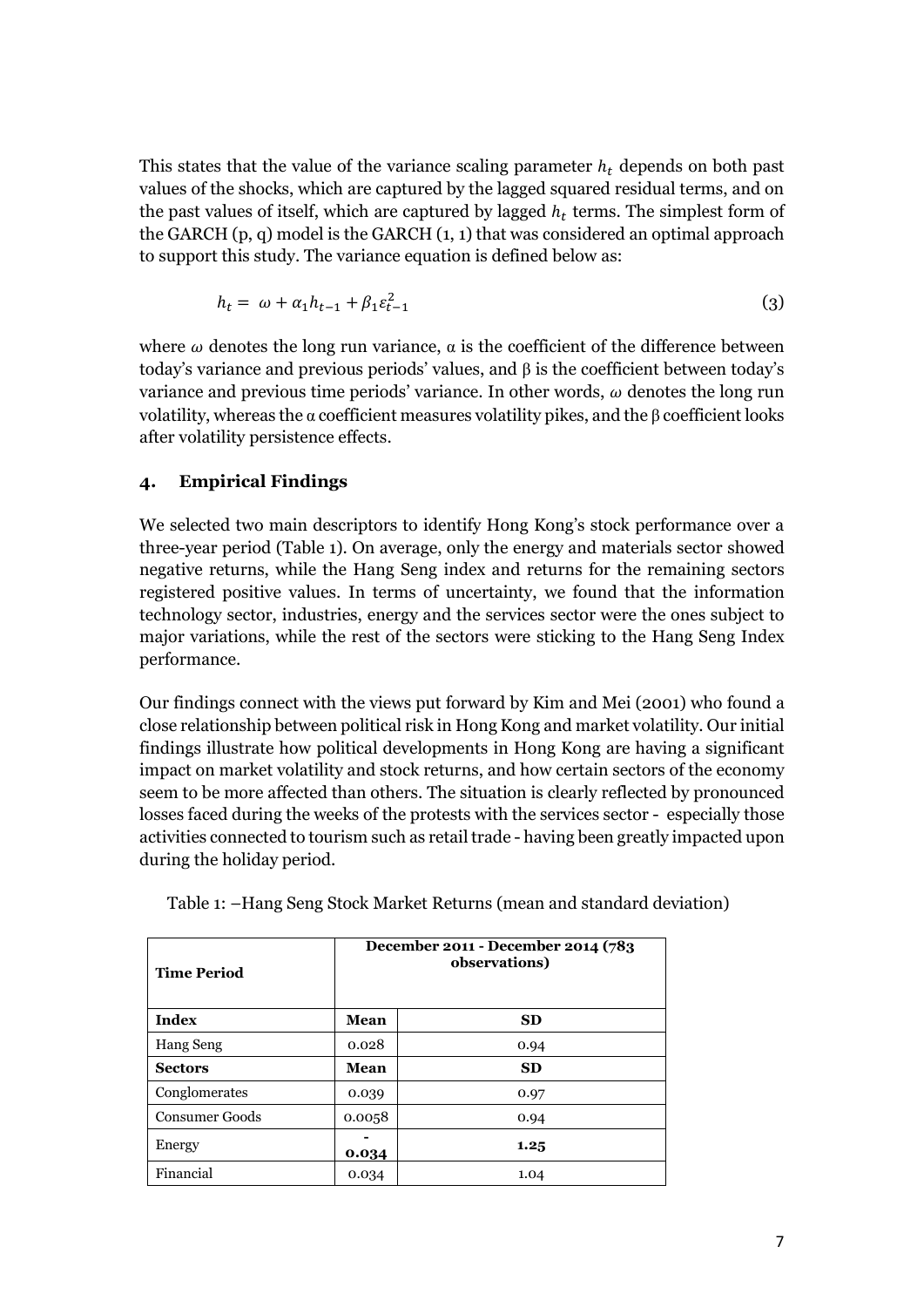| Industries                    | 0.011 | 1.33 |
|-------------------------------|-------|------|
| <b>Information Technology</b> | 0.111 | 1.45 |
| Materials                     | 0.027 | 1.29 |
| Property and Constructions    | 0.031 | 1.15 |
| <b>Services</b>               | 0.02  | 1.28 |
| Telecommunications            | 0.013 | 1.12 |
| <b>Utilities</b>              | 0.019 | 0.74 |

Table 2: Hang Seng and Sector Price Changes (Sep 25 to Oct 10 2014)

| Date                  | Sep 25   | Sep 26   | Sep 29   | Sep 30   | Oct $1*$ | Oct $2^*$ | Oct 3    | Oct 6    | Oct 7 | Oct 8    | Oct 9    | Oct 10   |
|-----------------------|----------|----------|----------|----------|----------|-----------|----------|----------|-------|----------|----------|----------|
| Index                 |          |          |          |          |          |           |          |          |       |          |          |          |
| Hang Seng             | $-0.64%$ | $-0.38%$ | $-1.90%$ | $-1.28%$ | 0.00%    | 0.00%     | 0.57%    | 1.09%    | 0.46% | $-0.68%$ | 1.17%    | $-1.90%$ |
| <b>Sectors</b>        |          |          |          |          |          |           |          |          |       |          |          |          |
| Energy                | $-0.70%$ | $-1.03%$ | $-1.80%$ | $-1.28%$ | 0.00%    | 0.00%     | $-0.56%$ | 0.78%    | 0.80% | $-1.31%$ | 0.48%    | $-2.51%$ |
| Materials             | $-0.06%$ | $-0.38%$ | $-1.45%$ | $-1.74%$ | 0.00%    | 0.00%     | $-0.30%$ | 2.11%    | 0.58% | $-0.57%$ | $-1.13%$ | $-1.05%$ |
| Industrial            | 0.22%    | $-0.78%$ | $-1.15%$ | $-1.11%$ | 0.00%    | 0.00%     | 0.19%    | 1.76%    | 0.78% | $-0.43%$ | 0.75%    | $-1.82%$ |
| <b>Consumer Goods</b> | 0.28%    | $-0.72%$ | $-2.13%$ | $-0.21%$ | 0.00%    | 0.00%     | $-0.06%$ | 0.97%    | 0.68% | $-0.56%$ | 1.24%    | $-1.12%$ |
| Telecoms              | $-1.07%$ | $-1.07%$ | $-0.59%$ | $-2.80%$ | 0.00%    | 0.00%     | 2.70%    | $-0.96%$ | 0.88% | $-1.00%$ | 2.80%    | $-2.57%$ |
| <b>Utilities</b>      | $-0.67%$ | 0.45%    | $-2.03%$ | $-1.19%$ | 0.00%    | 0.00%     | 0.68%    | 0.69%    | 0.99% | $-0.72%$ | 1.90%    | $-1.47%$ |
| Financial             | $-0.77%$ | $-0.18%$ | $-1.80%$ | $-1.15%$ | 0.00%    | 0.00%     | 0.40%    | 0.66%    | 0.36% | $-0.27%$ | 1.14%    | $-1.80%$ |
| Property              | $-0.02%$ | $-0.50%$ | $-3.38%$ | $-1.37%$ | 0.00%    | 0.00%     | 0.94%    | 2.08%    | 0.45% | $-0.97%$ | 1.35%    | $-1.40%$ |
| Construction          | $-0.18%$ | $-0.70%$ | $-2.66%$ | $-1.32%$ | 0.00%    | 0.00%     | 1.50%    | 1.49%    | 0.13% | $-0.78%$ | 1.07%    | $-1.30%$ |
| Technology            | $-0.24%$ | $-1.01%$ | $-1.02%$ | $-0.30%$ | 0.00%    | 0.00%     | 0.22%    | 2.72%    | 0.19% | $-0.86%$ | $-0.58%$ | $-2.02%$ |
| Conglomerates         | $-0.38%$ | $-0.34%$ | $-2.40%$ | $-1.26%$ | 0.00%    | 0.00%     | 0.90%    | 2.20%    | 0.31% | $-0.32%$ | 0.51%    | $-1.41%$ |
| Services              | $-1.86%$ | 1.79%    | $-2.16%$ | $-1.65%$ | 0.00%    | 0.00%     | 0.04%    | 3.76%    | 0.49% | $-1.51%$ | 0.81%    | $-1.23%$ |

\*Flat – Market Closed for two days holidays (Source: DataStream)

Table 2 and Figure 2 depict market and sectoral performance over the twelve critical days of the period. Our goal is to illustrate prices changes during the week when the Hong Kong protests were at their highest level. As can be seen from Table 2, the Hang Seng index experienced losses from September 25 to September 30, with the highest change recorded on the  $29<sup>th</sup>$  of September when the protests where escalating, as students marched towards government buildings. The markets faced a respite due to their closure during the early October holiday period which was followed by some tranquillity (on the 3<sup>rd</sup> of October) as market tensions eased given the expectation that a deal was close. On the 10th of October, the market dropped again amidst a pessimistic outlook for the global economy. The sectoral analysis is in line with the trend exhibited by the Index, registering losses two days before the marches took place and showing sharp declines in every sector during the critical day of the 29th of September. The sectors that were most affected by the declines were: property, construction, conglomerates i , retail trade, telecommunications and the financial sectors. Over the twelve days of protests, the telecommunications and financial sectors exhibited substantial swings.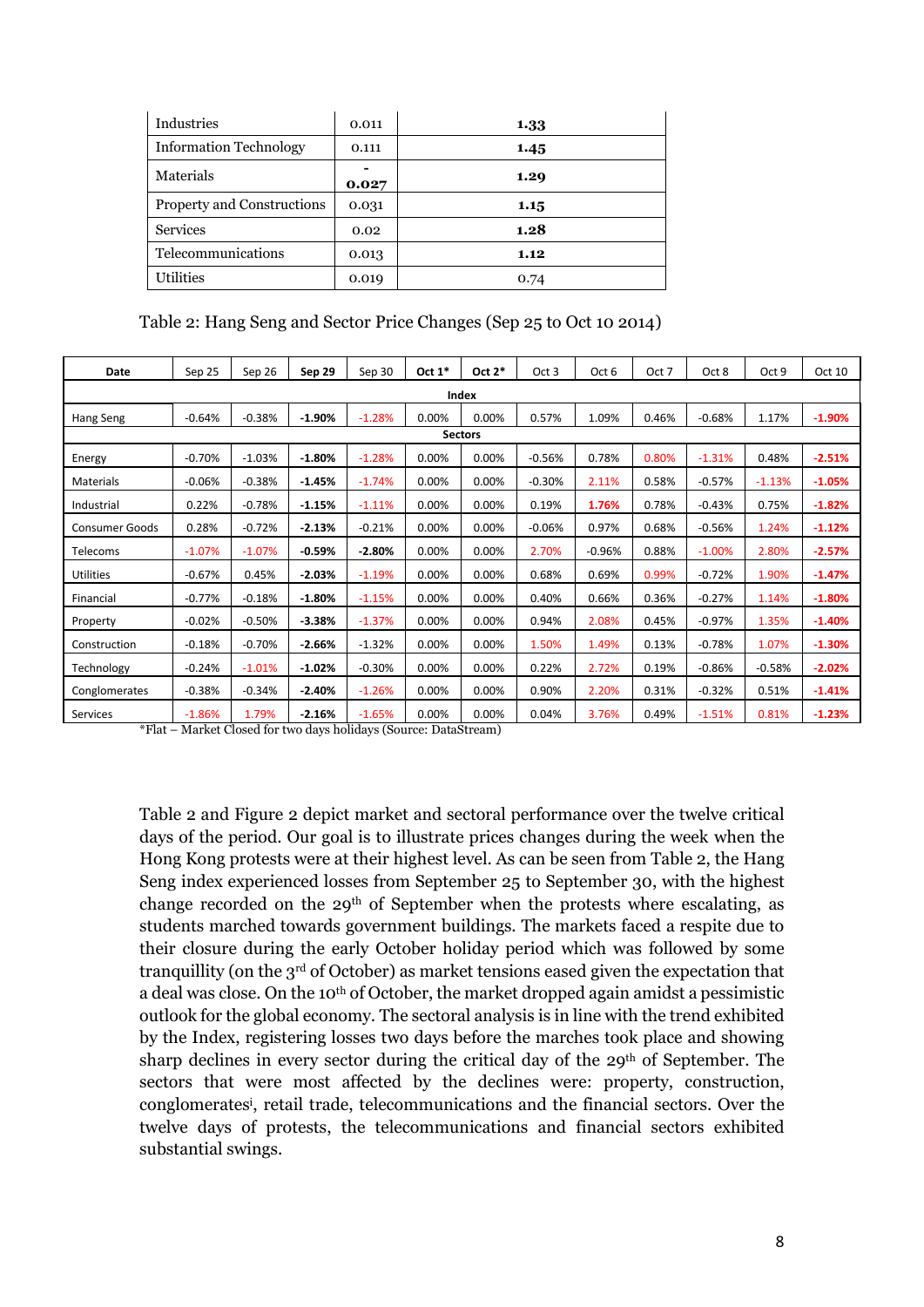



Source: Authors' own elaboration, 2015.

| Coefficients     | <b>Hang Seng</b> | Conglomerates    | <b>Consumer Goods</b> | <b>Energy</b>   | <b>Financial</b> | <b>Industries</b> |
|------------------|------------------|------------------|-----------------------|-----------------|------------------|-------------------|
| Ω                | $n/a^*$          | 0.028            | 0.01                  | 0.04            | $n/a^*$          | 0.005             |
| A                | $n/a^*$          | 0.0316           | 0.019                 | 0.032           | $n/a^*$          | 0.036             |
| B                | $n/a^*$          | 0.938            | 0.967                 | 0.941           | $n/a^*$          | 0.96              |
| $\alpha + \beta$ | $n/a^*$          | 0.9696           | 0.986                 | 0.973           | $n/a^*$          | 0.996             |
| Days             | $n/a^*$          | 22               | 49                    | 25              | $n/a^*$          | 173               |
| Coefficients     | <b>Info Tech</b> | <b>Materials</b> | Prop. and Const       | <b>Services</b> | Telecom.         | <b>Utilities</b>  |
| Ω                | $n/a^*$          | 0.023            | $n/a^*$               | 0.089           | 0.505            | 0.032             |
| A                | $n/a^*$          | 0.042            | $n/a^*$               | 0.045           | 0.053            | 0.057             |
| B                | $n/a^*$          | 0.944            | $n/a^*$               | 0.9             | 0.908            | 0.885             |
| $\alpha + \beta$ | $n/a^*$          | 0.986            | $n/a^*$               | 0.945           | 0.961            | 0.942             |
| Days             | $n/a^*$          | 49               | $n/a^*$               | 12              | 17               | 12                |

Table 3: Hang Seng Index and Sectors Volatility

 $n/a$  – the results from the GARCH(1,1) were non stationary in variance.

Table 3 shows the volatility analysis. The GARCH model did not capture the Hang Seng, Financial, Technology, Property and Construction sectors behaviour, since the results were non-stationary in variance. In spite of these restrictions, the remaining results clearly indicated that market volatility was short-lived for the services and utilities sector with a persistence of 12 days; the longest volatility persistence was registered by the industrial sector (up to 173 days). We also computed individual patterns of volatility and plotted them (see the Appendix). The results from the charts indicate clearly that the Hang Seng index was quite volatile during the week of the protests, followed by high uncertainty in the industrial, retail, telecommunications, utilities, financial, technology and services sectors. Overall, all the sectors were impacted upon, with significant movements over the period of the protests. Consequently, our results do align with the reviewed literature, as we found evidence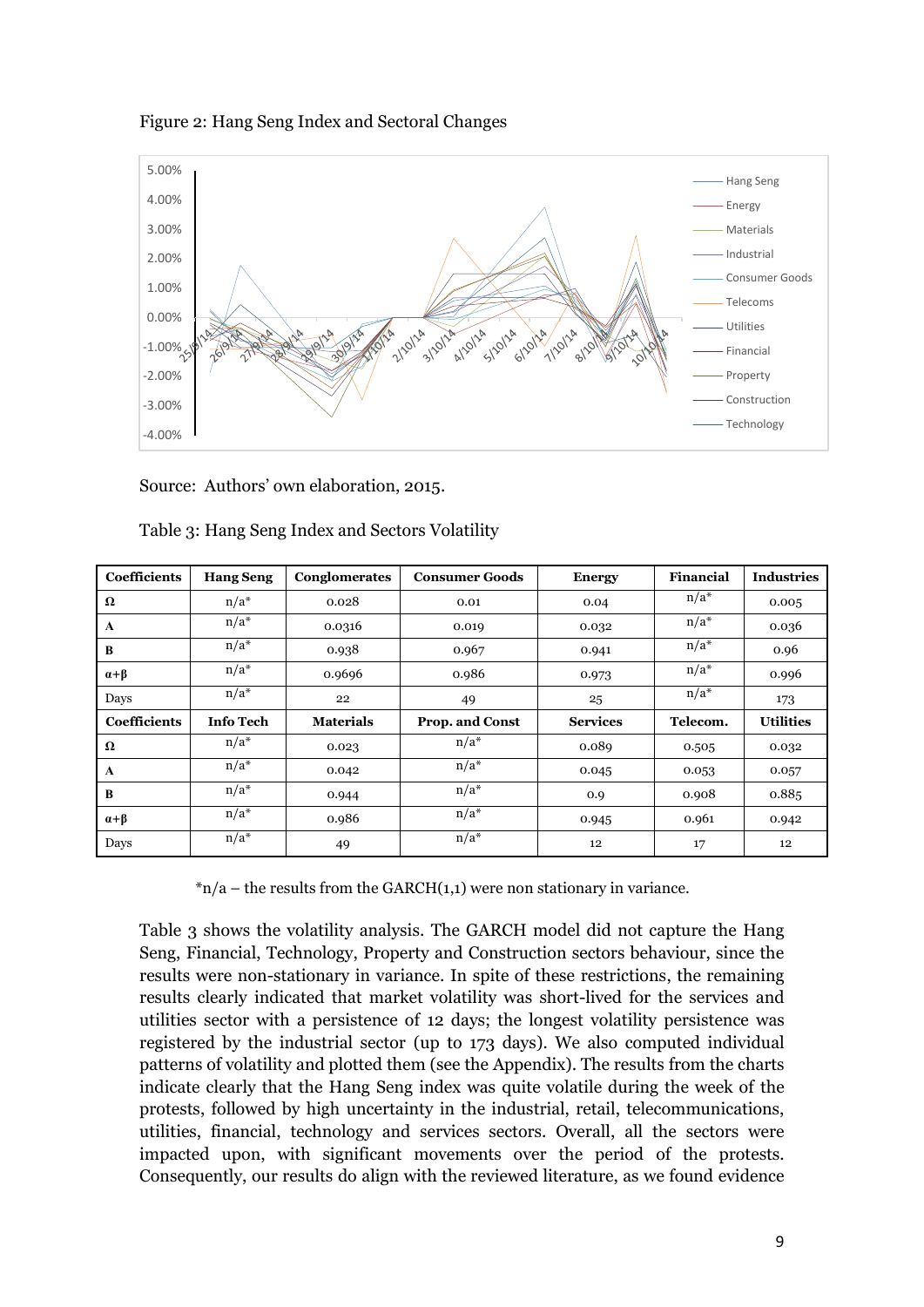of significant connections between political instability and negative performance of the country's stock market, as reflected by the study of the Hong Kong stock market.

## **5. Critical Assessment of the Findings and Policy Implications**

The 2014 demonstrations in Hong Kong revealed the citizens' dissatisfaction with China's involvement and intervention in the territory's democratic process, raising major concerns among the international community and its pool of investors in Greater China. There were some concerns that Hong Kong would be destabilised and that its position as a major financial centre would suffer as a result. However, and according to our analysis, the events that disturbed the territory and that unfolded over a few weeks seem to have been short-lived. The most prominent outcome is that Hong Kong's stock market has not been destabilised by the demonstrations. The Hang Seng index has exhibited a strong performance during the first month of the year 2015; it has been gaining back in terms of confidence and it has been recovering the positions that it had lost during the times of unrest. However, Mainland China's long-term plan to allow Shanghai to compete with Hong Kong and Singapore as a dominant financial market in the region denotes a cautious approach from the part of the Chinese authorities. Even though the Chinese authorities would deny that the creation and development of the financial centre in Shanghai has the objective to overtake Hong Kong's privileged position as a major world financial centre in the region, it is clear that the boost of Shanghai will add rivalry in the region and that it will end up undermining Hong Kong's position in the regional and global markets. This is to say that from a longer-term perspective, and in the eyes of the Chinese authorities, the Hong-Kong financial centre may not be seen as being very stable.

## **6. Conclusions**

The Hong Kong protests towards the end of 2014 took place at a very delicate time for the territory's economy since it was already struggling with slow economic growth spurred by the decrease in spending from Chinese visitors. The retail sector in Hong Kong suffered sharp declines during the second and third quarter of 2014, as China's economic expansion was constrained by the country's anticorruption campaign that reduced the number of visitors from mainland China ready to spend on jewellery and luxury items. As Hong-Kong was preparing to celebrate its National Day on the 1st of October, marking the beginning of its 'Golden Week' holiday and attracting many tourists from Mainland China, the protests created a general sense of uncertainty that discouraged visitors. They also impacted upon international investors' sentiment and they brought to the fore the existing tensions between Hong Kong and Mainland China.

Using a volatility framework based on the basic GARCH (1,1) model for the period Dec. 2011 to Dec. 2014, our research confirms the importance of political stability to the investors community that are ready to shift their capital to more secure regions if they see their interests being threatened. What the analysis shows is that although the disturbances were short-lived, all sectors were impacted upon. With political unrest,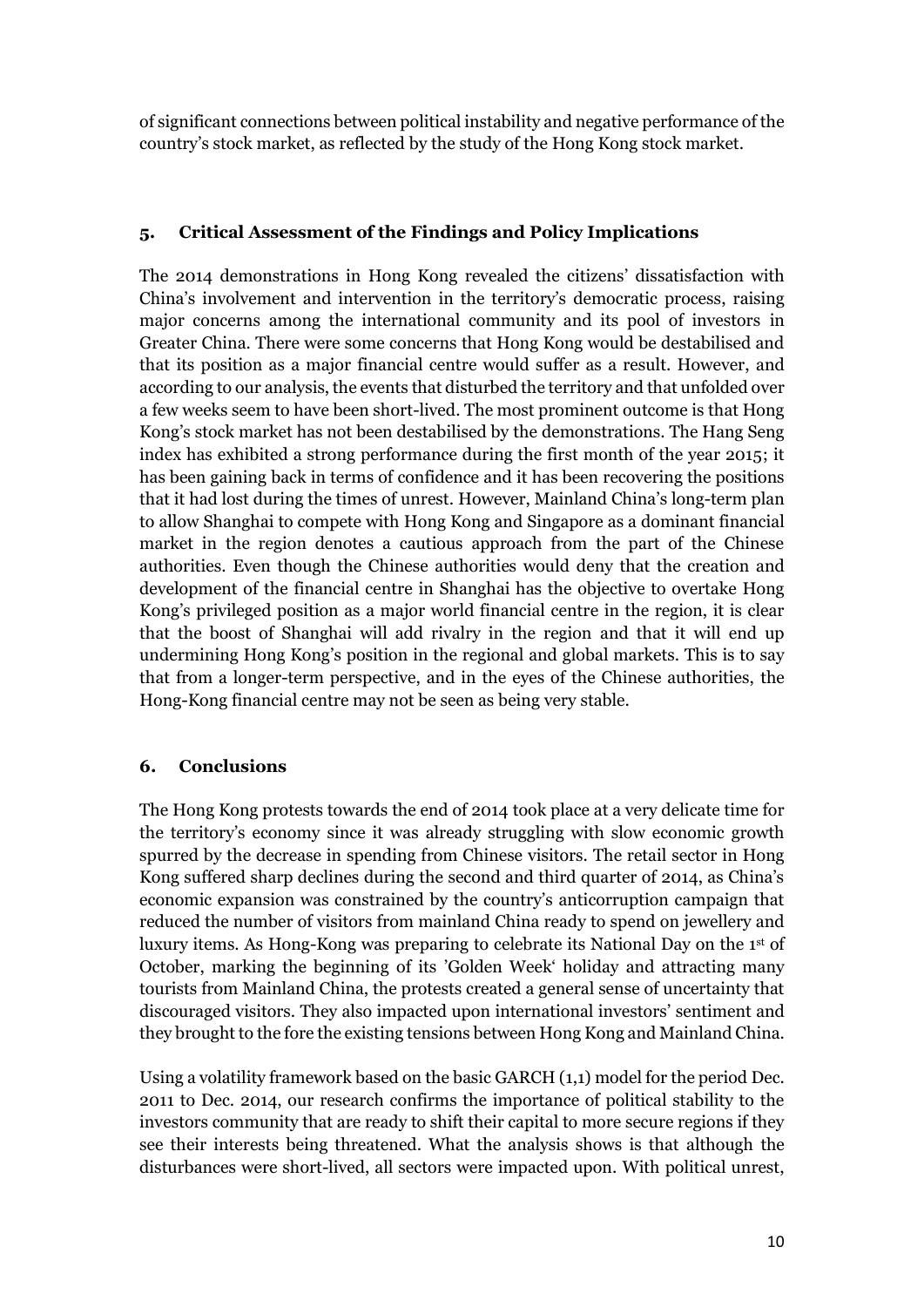investors reassess their investment plans. The protests brought evidence that the privileged position that the territory had enjoyed over the years could easily be undermined, as these happened at a time when the mainland government was able to boost its own stock markets through adequate policies such as the large October 2008 stimulus package. Pro-democracy clashes between protesters and police in the city's central business area of Hong Kong did hold back Hong Kong's equities, while Shanghai's shares were boosted through the Chinese stimulus package. Consequently, it might be that, in a longer-term perspective, the 2014 Hong-Kong protests reinforced Beijing's plan to allow Shanghai to become the major financial centre of China and of the region.

## **7. References**

Beyer, S.B., Jensen, G.R., and Johnson, R.R. (2004). Don't worry about the election, just wath the Fed. *The Journal of Portfolio Management*, Summer 2004, 101-108.

Bollerslev, T. (1986). Generalised autoregressive conditional heteroskedasticity. *Journal of Econometrics*, 31, 307-327.

Karreman B., and van der Knaap, B., (2009). The Financial Centers of Shanghai and Hong Kong: competition or complementarity, *Environment and Planning*, 41(3), 563- 80.

Kim, H. and Mei, J.(2001). What makes the stock market jump? An analysis of political risk on Hong Kong market returns. *Journal of International Money and Finance*, 20, 1003-16.

Khalid, A. M., and Rajaguru, G. (2010). The Impact of Political Events on Financial Market Volatility: Evidence Using a Markov Switching Process. Working Paper Series; No. 43, November 2010. Globalisation and Development Centre, Bond University, Australia.

Lai, K.P.Y., (2012). Differentiated Markets: Shanghai, Beijing and Hong Kong in China's Financial Centre Network, *Urban Studies,* 49(6), 1275-96.

Mei, J. and Guo, L. (2004). Political uncertainty, financial crisis and market volatility, *European Financial Management,* 10, 639–657.

Rahaman, A., Hasan, B., and Ahsan, M. (2013). Stock Market Performance under Different Government Periods: Evidence from Bangladesh. *Universal Journal of Accounting and Finance,* 1(2): 42-50.

Roe, M., and Siegel, J. (2011). Political instability: Effects on financial development, roots in the severity of economic inequality. *Journal of Comparative Economics*, 39(3): 279–309

Saad, R. (2011). How Does Political Instability Affect Market Risk and the Risk Premium in Israel. Mater Thesis in Economics. [Umeå School of Business and](http://www.diva-portal.org/smash/resultList.jsf?dswid=-2710&af=%5B%5D&aq=%5B%5B%7B%22organisation%22%3A%22Ume%C3%A5+School+of+Business+and+Economics+%28USBE%29%22%7D%5D%5D&aqe=%5B%5D&aq2=%5B%5B%5D%5D&language=en&query=&jfwid=-2710)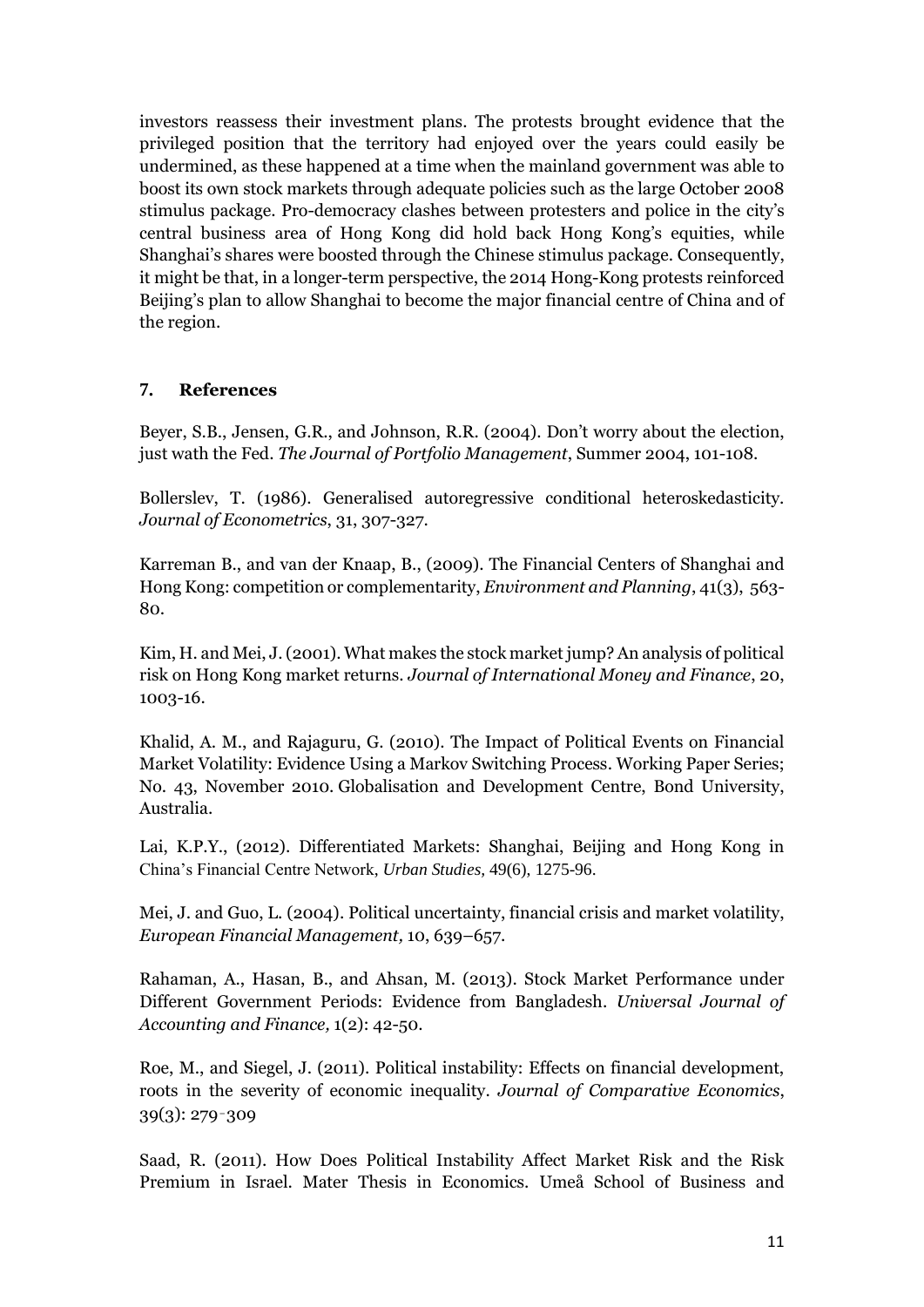[Economics \(USBE\).](http://www.diva-portal.org/smash/resultList.jsf?dswid=-2710&af=%5B%5D&aq=%5B%5B%7B%22organisation%22%3A%22Ume%C3%A5+School+of+Business+and+Economics+%28USBE%29%22%7D%5D%5D&aqe=%5B%5D&aq2=%5B%5B%5D%5D&language=en&query=&jfwid=-2710) [http://www.diva](http://www.diva-portal.org/smash/record.jsf?pid=diva2%3A523632&dswid=-2710)[portal.org/smash/record.jsf?pid=diva2%3A523632&dswid=-2710](http://www.diva-portal.org/smash/record.jsf?pid=diva2%3A523632&dswid=-2710)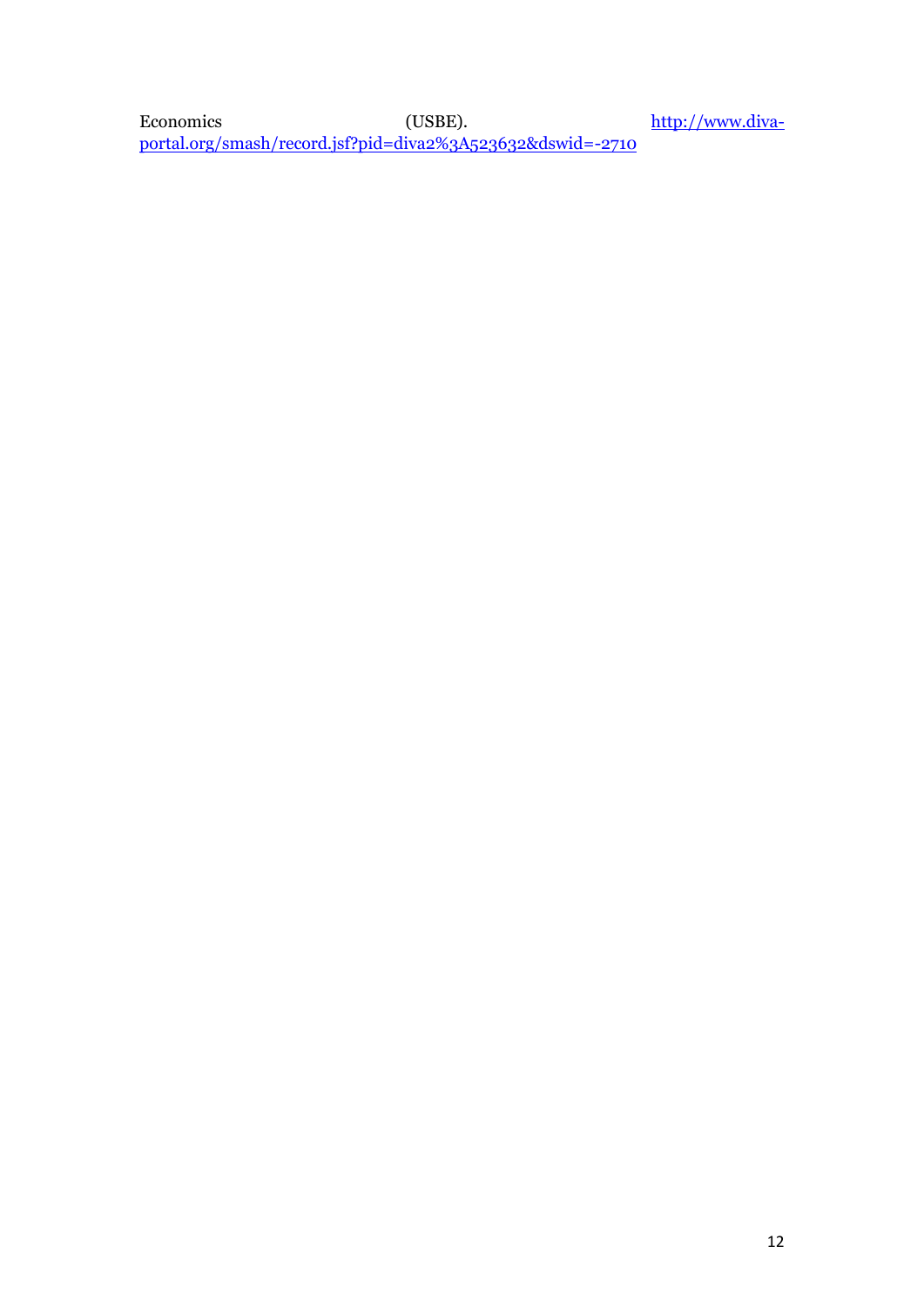# **8. Appendix**

Hang Seng Index and its Sectors – Volatility Patterns







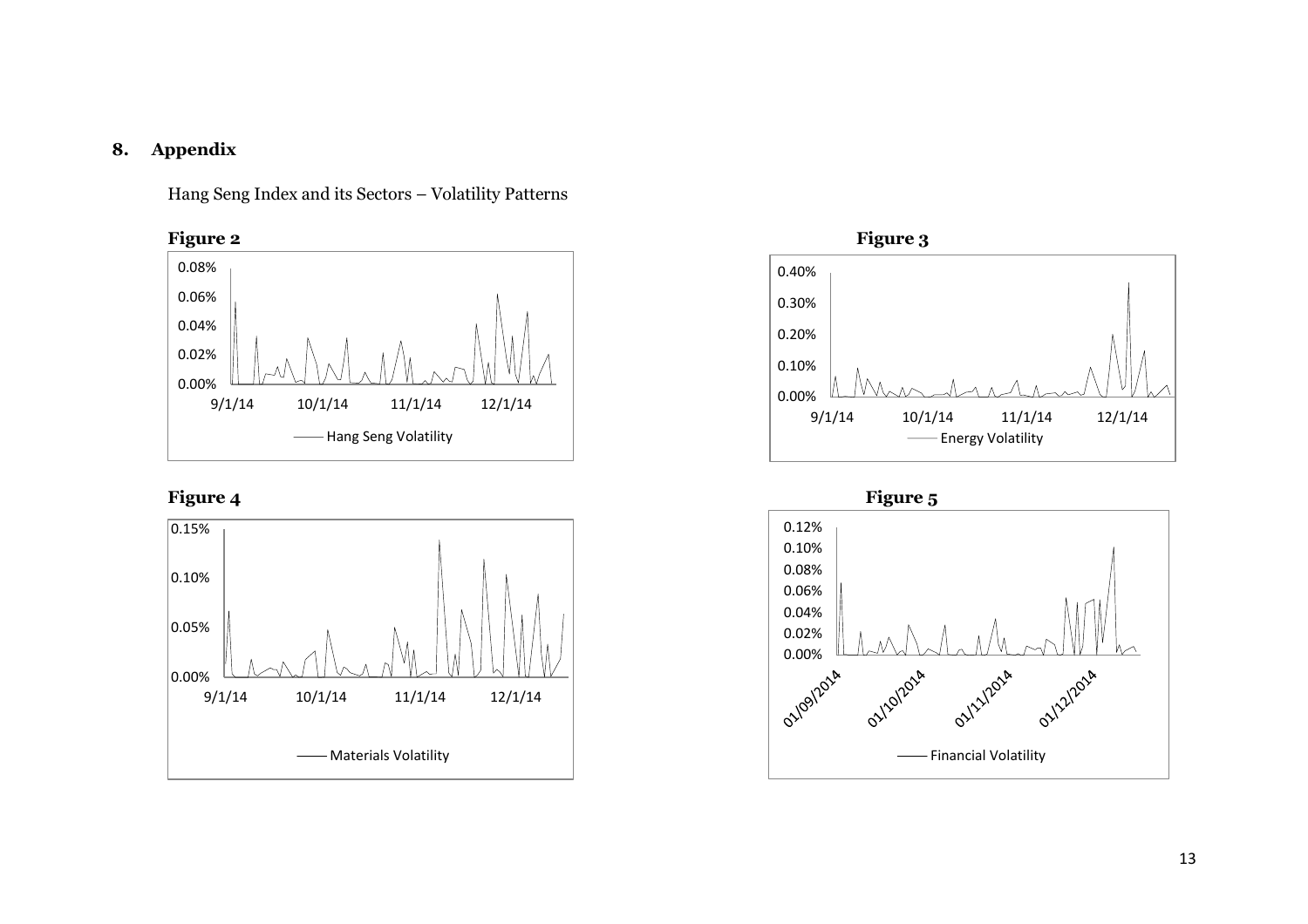











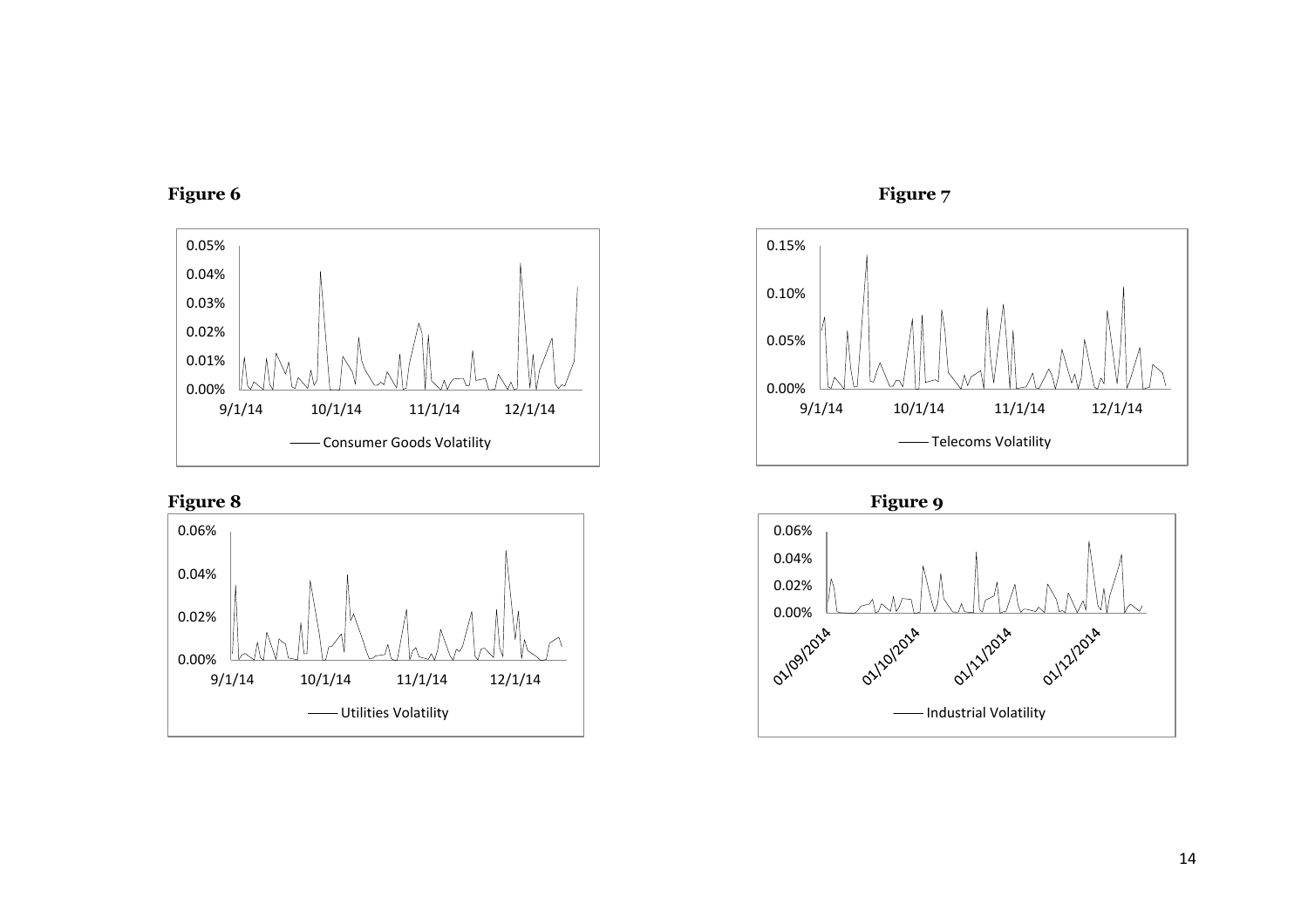



Figure 12 Figure 13